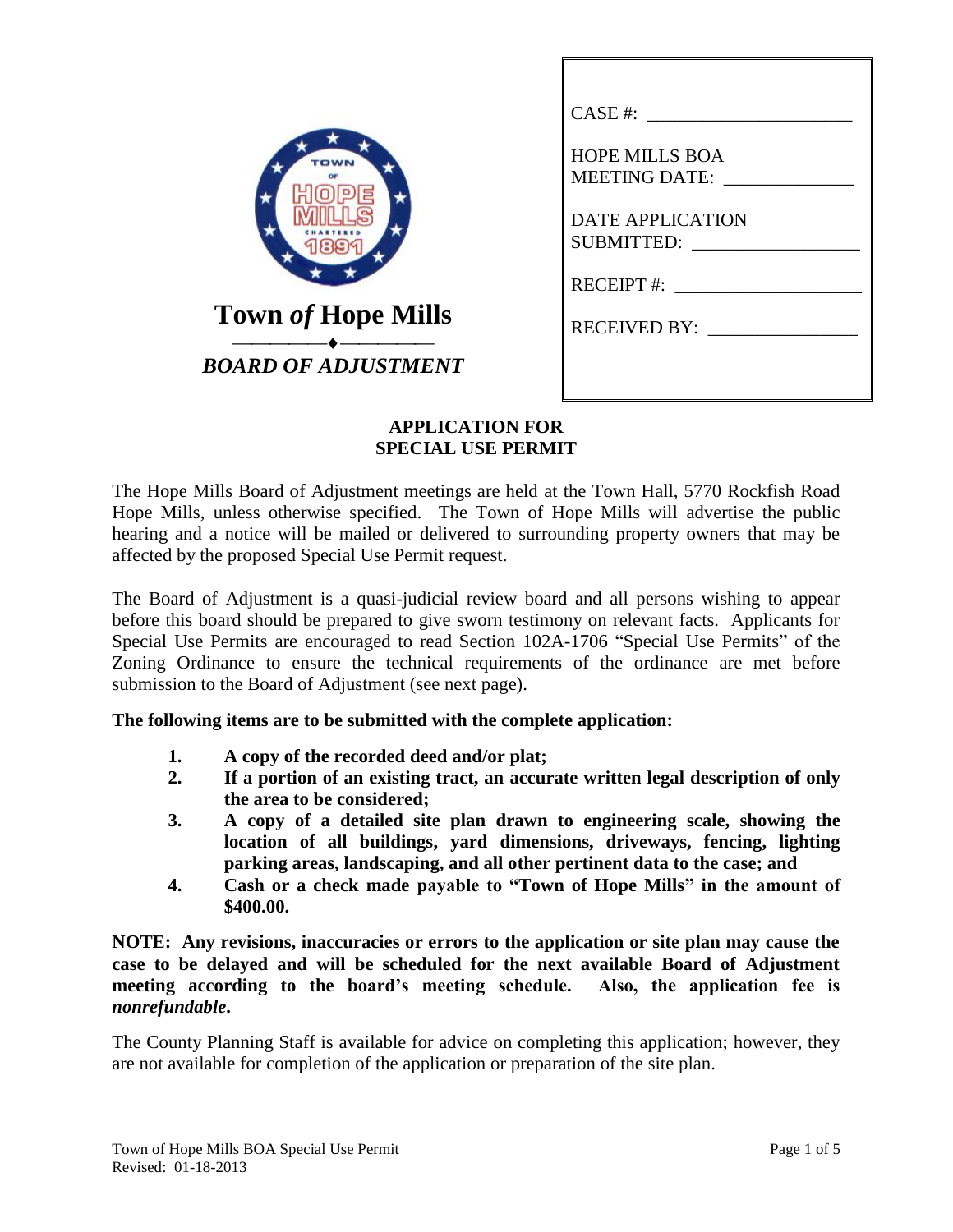# **EXCERPT FROM THE HOPE MILLS ZONING ORDINANCE**

**\_\_\_\_\_\_\_\_\_\_\_\_\_\_\_\_\_\_\_**

### **Sec 102A-1706. Special Use Permits (portion of)**

(b) *Procedure.* Special Use Permits shall be granted by the Board of Adjustment as permitted for only those uses enumerated in Section 102A-403, Use Matrix, as special uses. Uses specified as a special use in Section 102A-403 shall be permitted only upon the issuance of a Special Use Permit by the Board of Adjustment.

The owner or owners of all property included in the petition for a special use permit shall submit a complete application and five copies of a detailed site plan (drawn in accordance with the specifications listed in Section 102A-1502) to the County Planning Staff. The Staff will schedule the application to be heard by the Board of Adjustment in accordance with the adopted time schedule. The County Planning Staff shall also notify the commanders of the military bases of any application affecting the use of property located within a five miles or less of the perimeter boundary of said bases.

Developers are encouraged to discuss their special use plans with the County Planning Staff and Town Staff prior to submission of the application. The Staff shall assist the developer upon request by reviewing special use plans to ensure that the technical requirements of this ordinance are met before submission to the Board of Adjustment.

(c) *Consideration of Application.* The Board of Adjustment shall consider the application, site plan and any other evidence presented in accordance with this article and may grant or deny the special use permit requested. In granting a Special Use Permit, the board shall find that:

- 1. The use will not materially endanger the public health or safety if located according to the plan submitted and proposed;
- 2. The use meets all required conditions and specifications;
- 3. The use will maintain or enhance the value of adjoining or abutting properties, or that the use is a public necessity; and
- 4. The location and character of the use, if developed according to the plan as submitted and recommended, will be in harmony with the area in which it is to be located and is in general conformity with Hope Mills' most recent and officially adopted land use plan, either comprehensive or a detailed area plan.

**Any special use permit granted becomes null and void if not exercised within the time specified in such approvals, or if no date is specified, within one calendar year from the date of such approval.**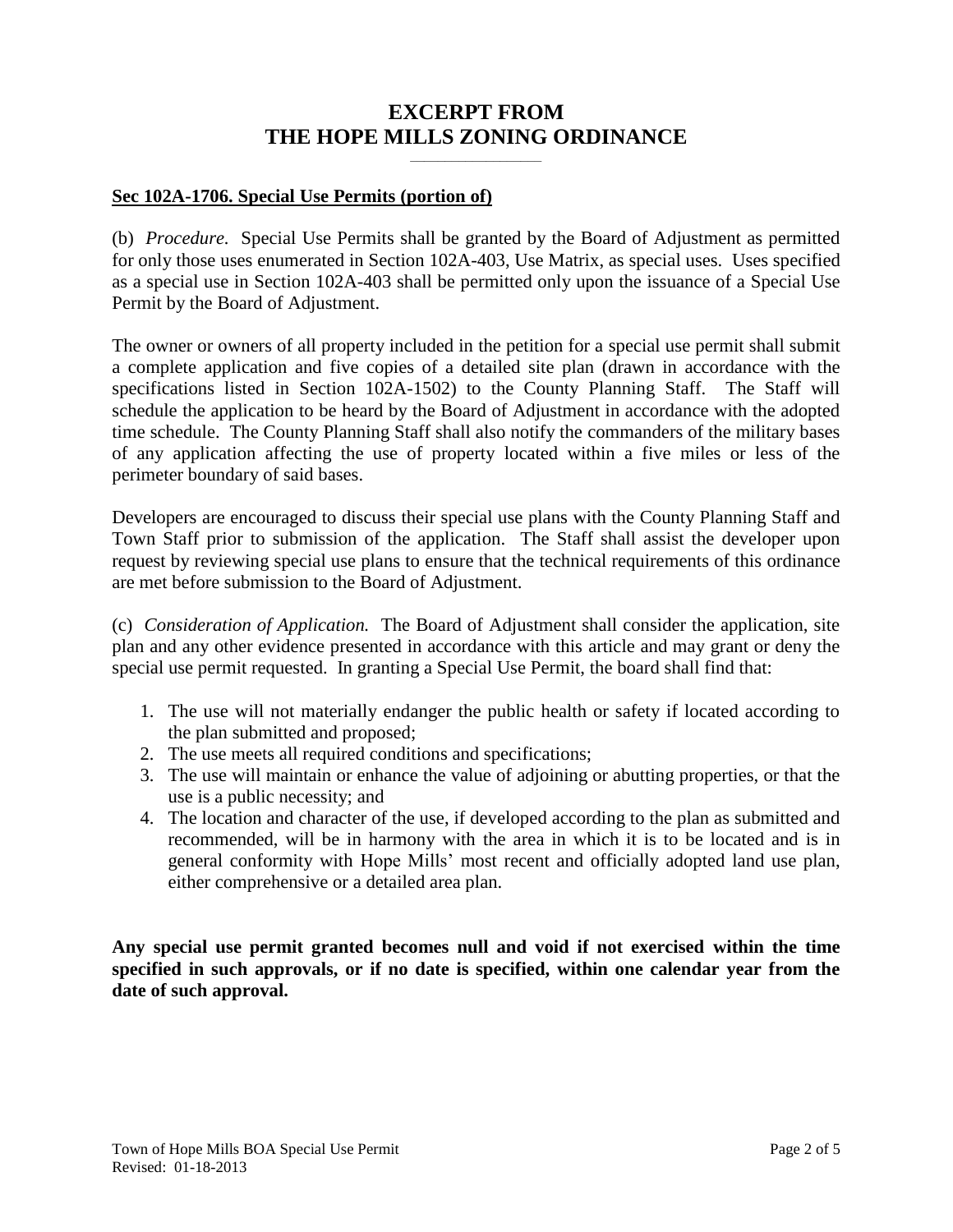## **TO THE BOARD OF ADJUSTMENT, HOPE MILLS, NORTH CAROLINA:**

I (we), the undersigned, hereby submit this application, and petition the Hope Mills Board of Adjustment to consider a request for a Special Use Permit. In support of this petition, the following facts are submitted:

| 1.  |                                                                                                                                                                             |  |  |                                                                                                                                                                                                                                                                              |  |
|-----|-----------------------------------------------------------------------------------------------------------------------------------------------------------------------------|--|--|------------------------------------------------------------------------------------------------------------------------------------------------------------------------------------------------------------------------------------------------------------------------------|--|
| 2.  | Parcel Identification Number (PIN) of property: ________________________________<br>(also known as Tax ID Number or Property Tax ID)                                        |  |  |                                                                                                                                                                                                                                                                              |  |
| 3.  |                                                                                                                                                                             |  |  |                                                                                                                                                                                                                                                                              |  |
| 4.  |                                                                                                                                                                             |  |  |                                                                                                                                                                                                                                                                              |  |
| 5.  |                                                                                                                                                                             |  |  |                                                                                                                                                                                                                                                                              |  |
| 6.  | Deed Book:                                                                                                                                                                  |  |  | Cumberland County<br>Register of Deeds. (Attach copy of deed of subject property as it appears in Registry).                                                                                                                                                                 |  |
| 7.  | Existing use(s) of property: $\sqrt{\frac{2}{1-\frac{1}{2}} \left(\frac{1}{2}-\frac{1}{2}\right)^2}$                                                                        |  |  |                                                                                                                                                                                                                                                                              |  |
| 8.  |                                                                                                                                                                             |  |  | Proposed use(s) of the property: $\sqrt{2}$ and $\sqrt{2}$ and $\sqrt{2}$ and $\sqrt{2}$ and $\sqrt{2}$ and $\sqrt{2}$ and $\sqrt{2}$ and $\sqrt{2}$ and $\sqrt{2}$ and $\sqrt{2}$ and $\sqrt{2}$ and $\sqrt{2}$ and $\sqrt{2}$ and $\sqrt{2}$ and $\sqrt{2}$ and $\sqrt{2}$ |  |
| 10. |                                                                                                                                                                             |  |  |                                                                                                                                                                                                                                                                              |  |
| 9.  | Do you own any property adjacent to, including across the street from, the property being                                                                                   |  |  |                                                                                                                                                                                                                                                                              |  |
| 11. | It is proposed that the property will be put to the following use: (Describe proposed<br>use/activity in detail including hours of operation, number of employees, signage, |  |  |                                                                                                                                                                                                                                                                              |  |
|     |                                                                                                                                                                             |  |  |                                                                                                                                                                                                                                                                              |  |
|     |                                                                                                                                                                             |  |  |                                                                                                                                                                                                                                                                              |  |
|     |                                                                                                                                                                             |  |  |                                                                                                                                                                                                                                                                              |  |
|     |                                                                                                                                                                             |  |  |                                                                                                                                                                                                                                                                              |  |
|     |                                                                                                                                                                             |  |  |                                                                                                                                                                                                                                                                              |  |

*The County Planning Staff is available for advice on completing this application; however, they are not available for completion of the application.*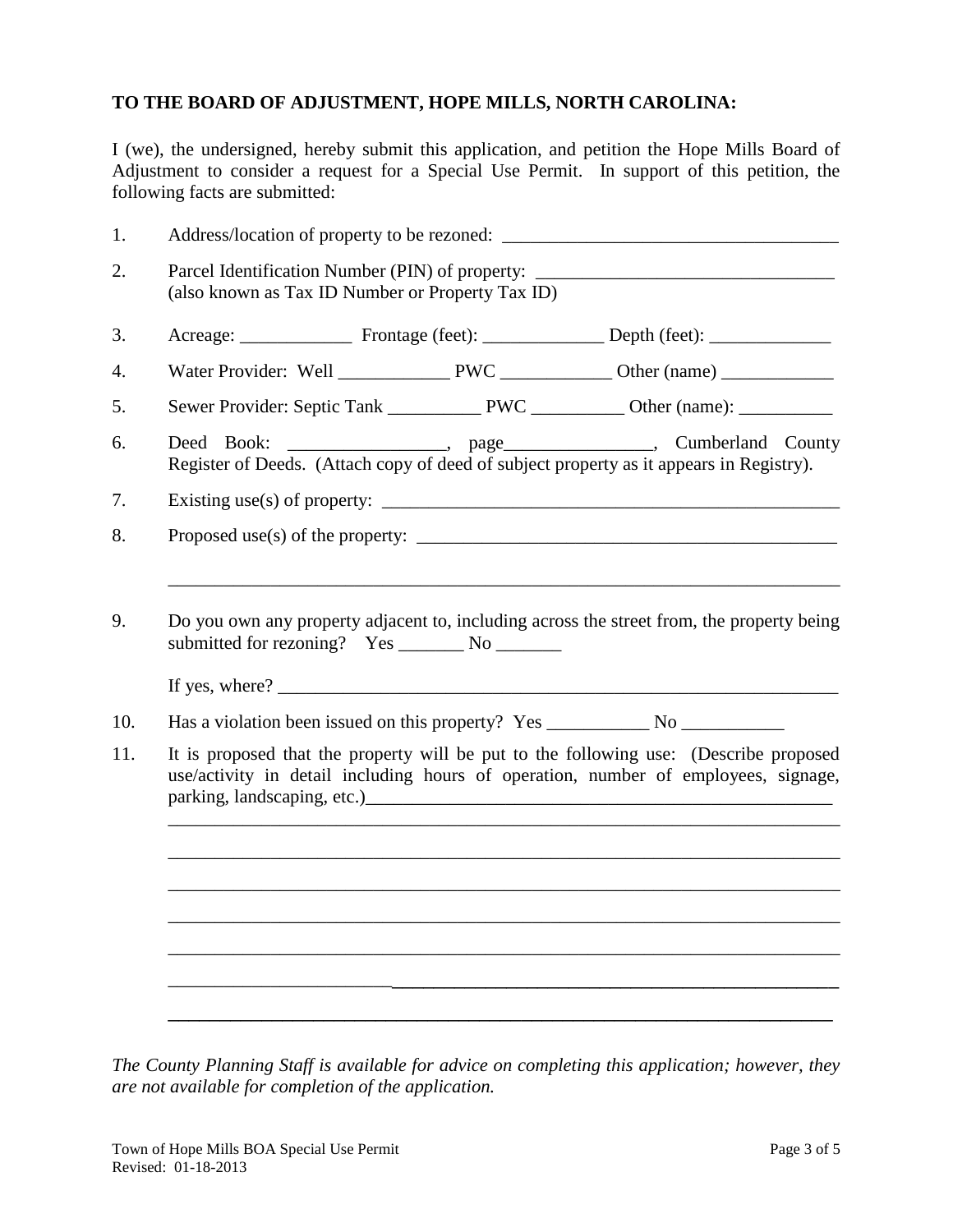The undersigned hereby acknowledge that the County Planning Staff has conferred with the petitioner or assigns, and the application as submitted is accurate and correct.

| Property owner(s) name (print or type)                    |                                                                           |  |
|-----------------------------------------------------------|---------------------------------------------------------------------------|--|
| Complete mailing address of property owner(s)             |                                                                           |  |
| E-mail address                                            |                                                                           |  |
| Telephone number                                          | Alternative telephone number                                              |  |
| E-mail address                                            | Fax number                                                                |  |
|                                                           | Agent, attorney, or applicant (other than property owner) (print or type) |  |
| Complete mailing address or agent, attorney, or applicant |                                                                           |  |
| Telephone number                                          | Alternative telephone number                                              |  |
| E-mail address                                            | Fax number                                                                |  |
| Owner's signature                                         | Agent, attorney, or applicant's signature<br>(other than property owner)  |  |

Owner's signature

**Upon submission, the contents of this application becomes "public record" and is available for review and/or copies upon request.**